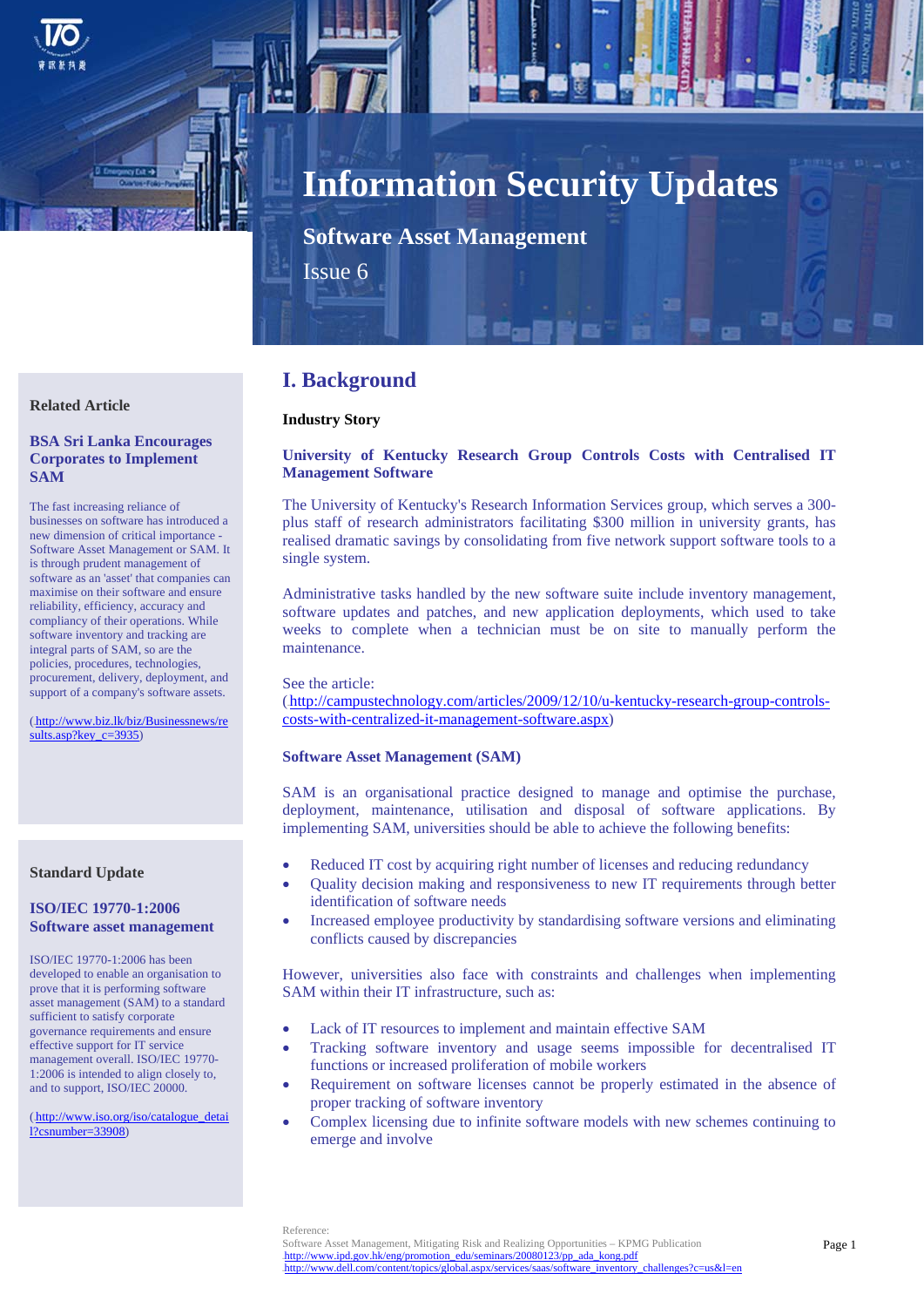# **II. Management**

**Statistical Report** 

# **Research Finds IT Organisations Will Fail More Software License Audits Than They Think**

Results of 2010 Software License Management Benchmark Survey show that many organisations underestimate their risk for software license noncompliance much more than they realise. As more software companies conduct software audits to rein in the unsanctioned use of software and make up for deficits in new license revenue in a down economy, organisations are unnecessarily exposing themselves to the possibility of stiff fines if software audits occur and they are not in compliance with license agreements.

(.http://www.numarasoftware.com/news /software-license-managementiaitam.aspx)

Nowadays, software is a critical enabler that encompasses almost all core processes in various organisations, including universities. With the intention to maximise the IT functions and optimise the IT investment, management needs a clear picture of how their software needs are managed, procured, developed, tested, released, maintained and retired in accordance with the overall IT and organisational strategies. A typical SAM include the following key component that require the involvement of both universities' management and IT functions:

# **IT Asset Lifecycle**

As the fundamental component for a SAM solution, IT Asset Lifecycle provides the baseline process flows for universities to maintain its software asset inventory. The IT Asset Lifecycle contains the following stages:

**Procurement** – being the first stage of the IT Asset Lifecycle. procurement must be authorised by relevant management and synchronised with universities asset management systems on a timely basis.

> **Retirement Management - any** retired software, whether they are subject to re-deployment or decommissioned for salvage value, should be clearly recorded in the asset management systems and keep track of them until re-deployment or salvage has been completed.

**Deployment** - when software is deployed in the production environment, the corresponding information such as IT asset owner, target users, vendor, warranty, licenses should be updated in universities asset management systems.

> **Change Management** whenever there is a change (i.e. upgrade or bug fixing) to the deployed software, the respective records in the asset management system should be updated timely.

# **Related Article**

# **Seven Steps to License Management Maturity**

Gartner says license costs can be reduced by 30% by license management. In order for this to happen two worlds have to be combined, i.e. the software world of bits and bytes, and the procurement world to satisfy this demand through contracts and license purchases.

Aspera has created the A-Model which refers to seven steps, which are Software Data and Procurement Data, Products and Product Use Rights, Demand and Entitlements, Compliance Position, Financial Position, Aggregate Position, and Software License Management.

(8Hhttp://www.itassetmanagement.net/201 0/10/08/steps-license-managementmaturity/)

# **Assessment on Current SAM**

The "SAM Optimisation Model" is a framework to assess the efficiency and effectiveness of software asset management procedures currently established by universities. The universities can evaluate the maturity level of its SAM and categorised into following four models.

- **Basic SAM** management has little / ad-hoc control over software asset; in addition, no policies and procedure are established to specify the requirement and standards for SAM
- **Standardised SAM SAM** processes and tools are in place to keep track on software used by universities; however, the information recorded for SAM purpose may be obsolete and usually not used for management decision making
- **Rationalised SAM** Active management of software is performed within universities. In addition, defined policies, procedures and tools with reliable software asset information are in place for management decision making.
- **Dynamic SAM** Optimised management of software is achieved by universities to "real-time" cope with changes to strategic needs.

Based on the assessment results, universities can identify the gap between their current SAM levels and the most optimised status (i.e. Dynamic SAM), and determine the required improvement areas.

Reference: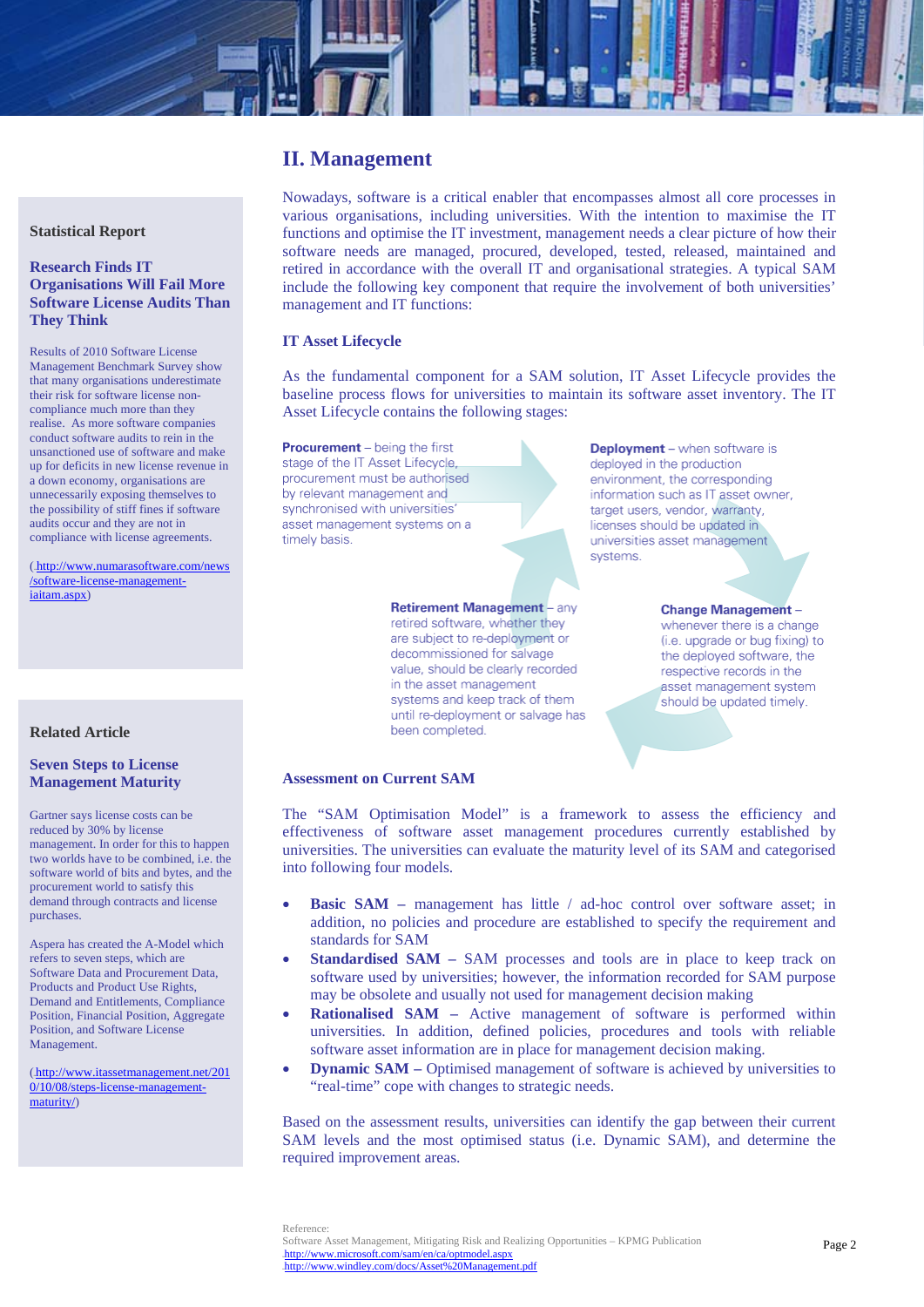# **II. Management (cont'd)**

While the above model provides a useful roadmap, management may still need to translate these ideas on improvement areas into practical attributes and actions items. The following practices illustrate the key steps toward optimising the SAM within the universities:

# **1. Policy and Procedures**

Policies and procedures are the major components of a SAM solution. When universities understand their current SAM levels after using the "SAM Optimisation Model", missing requirements or mechanism should be addressed by formulating specific policies or procedures. For example, to transform from "Standardised SAM" to "Rationalised / Dynamic SAM", universities should establish procedures requiring regular update of information on software assets. Furthermore, universities should also appoint designated IT administrators to enforce the execution of policies / procedures. Periodic review and audits are also required to detect any process-level defects or changes in universities' IT environment.

# **2. Change the Culture**

Proper use and management of software needs to be ingrained in the universities' culture. Simply enforcing the policies and procedures and targeting on shifting to the higher levels of SAM is merely sufficient. Negligence of intellectual property and the importance of SAM among universities' senior management, members or students can easily render the policies and procedures ineffective. In order to change the universities' culture towards SAM, tailor-made awareness trainings should be delivered to all university members and facilitate their recognition of the need to actively manage of their software assets and understand software is no different from other products or servers that requires to be paid for.

# **3. Gain Control of the Environment**

Another important step in the drive to optimised SAM is controlling the access to software deployment. The easiest way to roll out a new server is often to copy an existing software image that is known to be effective. But infrastructure teams all too often forget they need to acquire additional licenses for the extra deployments. Servers can run high-ticket software, and can be used to deploy, inadvertently, hundreds or even thousands of unlicensed copies. So gaining control of what gets placed on servers becomes a critical step in the road to SAM.

#### **4. Implement the Right Tools**

Process and culture is critical, but universities also need to implement suitable technologies to realise the SAM solutions. In today's market, many SAM products provide SAM capabilities ranging from software metering, patch management, software deployment and software discovery. Popular SAM products are IBM Maximo Asset Management, HP Asset Manager, Novell ZENworks Asset Management, to name a few.

# **Related Article**

# **Chicago State Overhauls Management of IT Systems**

Chicago State University, a public university in Illinois with a campus community of 7,200, will be implementing a new infrastructure monitoring platform for its IT operations. The institution will be running AccelOps for network analysis and management of systems, virtualisation resources, and application performance.

The university's IT department supports a central data center, distributed systems, and a distance learning program. Staff found it had outgrown a variety of IT management applications and open source utilities and sought a tool that could advance its infrastructure monitoring capabilities.

(.http://campustechnology.com/articles/ 2010/06/10/chicago-state-overhaulsmanagement-of-itsystems.aspx?sc\_lang=en)

#### **Statistical Report**

# **Study finds softness in software asset management routines**

The research revealed that the procurement office is responsible for buying software in 70% of organisations, the board accounts for 15%, service line managers 14% and the IT department itself just 13%. Only 48% of general management staff in larger enterprises were found to consider that compliance was a risk to their organisation, compared to 60% of their IT colleagues. But 38% admitted that they had only a basic understanding of their software licences.

(.http://www.cbronline.com/news/study \_finds\_softness\_in\_software\_asset\_man agement\_routines\_250909)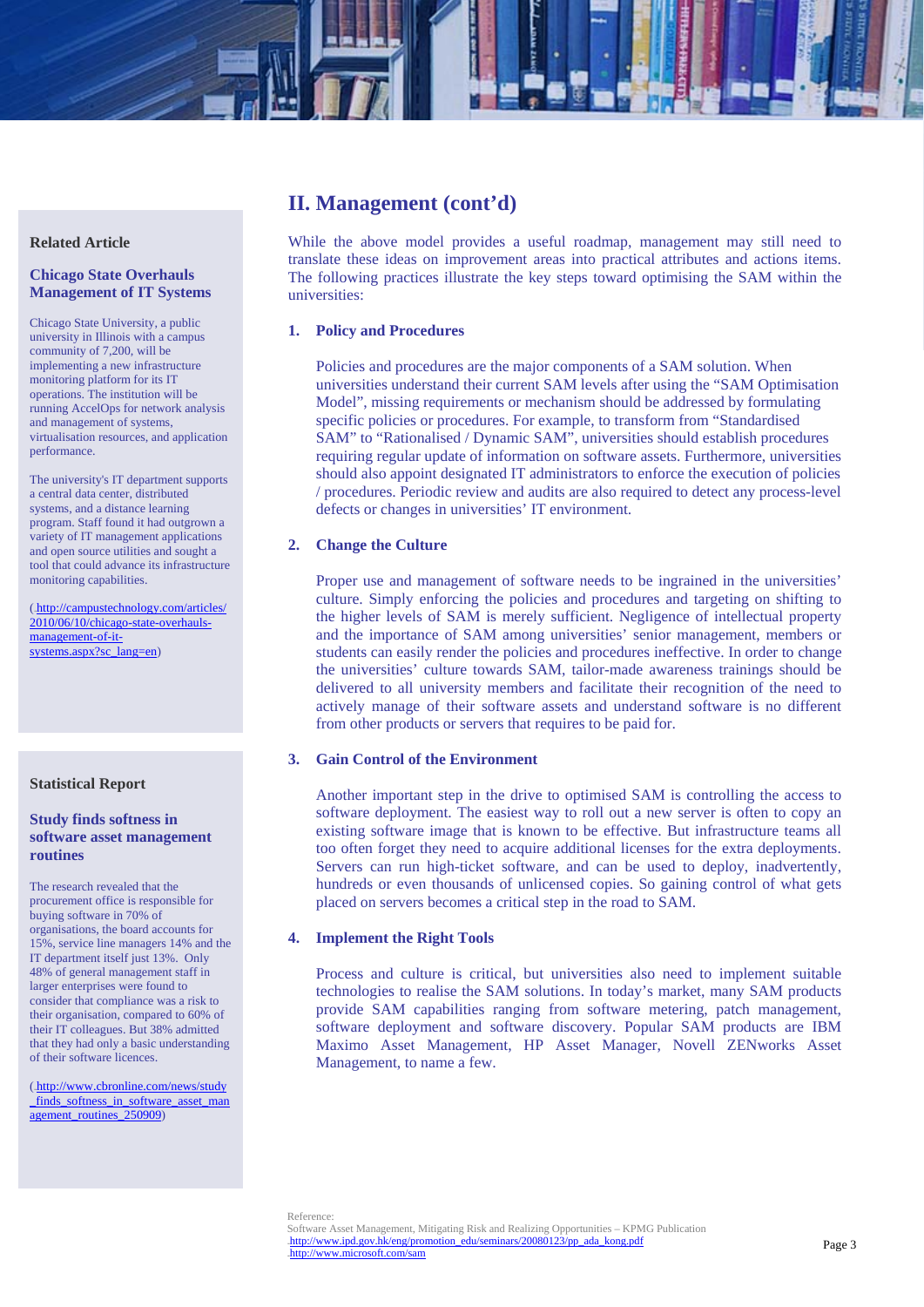# **Related Article**

# **Watch out: the licensing auditors are about**

There are recently changes in the behaviour of software vendors who are increasingly targeting organisations that are potentially under-licensed or do not have sufficient maintenance cover. It's easy to see the importance of this type of revenue, especially maintenance income, which accounted for 58% of Oracle's software revenues last year and 74% of the profits.

There are already signs of an increase in activity. Gartner has stated that they expect vendors to double the number of audits they perform. Microsoft has sent questionnaires to a number of organisations that they suspect are under-licensed. Industry operators have reported that audit activity is at an alltime high.

(http://www.paconsulting.com/ourthinking/software-asset-management/)

# **Related Article**

# **Software management saves Northumbrian Water £250,000**

Northumbrian Water, which provides water to 4.4 million people, has saved £250,000 in software licensing costs by introducing a formal software asset management programme.

"If you can standardise on one technology you save a lot on cost. You can buy in bulk and it's cheaper. You don't need to have 18 different PDF readers across the organisation." said Damian Robinson, IT asset manager.

(.http://www.computerweekly.com/Arti cles/2010/11/05/243765/Softwaremanagement-saves-Northumbrian-Water-163250000.htm)

# **III. General Users**

# **Users' Obligations in SAM**

To support the implementation of effective SAM, general users are obligated to conform to the following requirements when they come across software assets owned by the universities.

# **1. Software Installation**

Universities' staff members, students and contractors must only install the software obtained through the IT departments on the desktops, laptops or other information systems owned by the universities. If users wish to install non-universities-owned software, they must seek advice from the IT management for assessment on potential compatibility issues and compliance with licensing requirements. Furthermore, users are prohibited from installing any software containing malicious components or virus.

### **2. Policy Awareness**

Regarding the software management policy of universities, staff and students should pay attention to every detail on the security requirements on the usage of software. Any security patches and hotfixes should be installed when they are initiated by IT management.

# **3. Termination of Use**

At the termination of employment or study with the universities, all universityowned software should be removed from the users' personnel computer or laptops.

University-owned software installed on non-University owned computers should be removed if it is no longer required, if the license has expired, or if the person who owns the machine terminates employment with the University.

# **Conclusion**

SAM is an integrated approach to understand software needs and the ways in which software can contribute to the maximum efficiency and effectiveness of organisations including universities.

To implement an effective SAM requires a fundamental shift in culture, as well as incorporating the values of software to boarder business objectives and future planning. Nevertheless, by understanding purchase, deployment, maintenance and removal of software asset lifecycle, SAM can lead to lower costs, reduced risks and an overall greater return on this technology investment.

Reference: Software Asset Management, Mitigating Risk and Realizing Opportunities – KPMG Publication http://www.ipd.gov.hk/eng/promotion\_edu/seminars/20080123/pp\_ada\_kong.pdf 4Hhttp://www.microsoft.com/sam